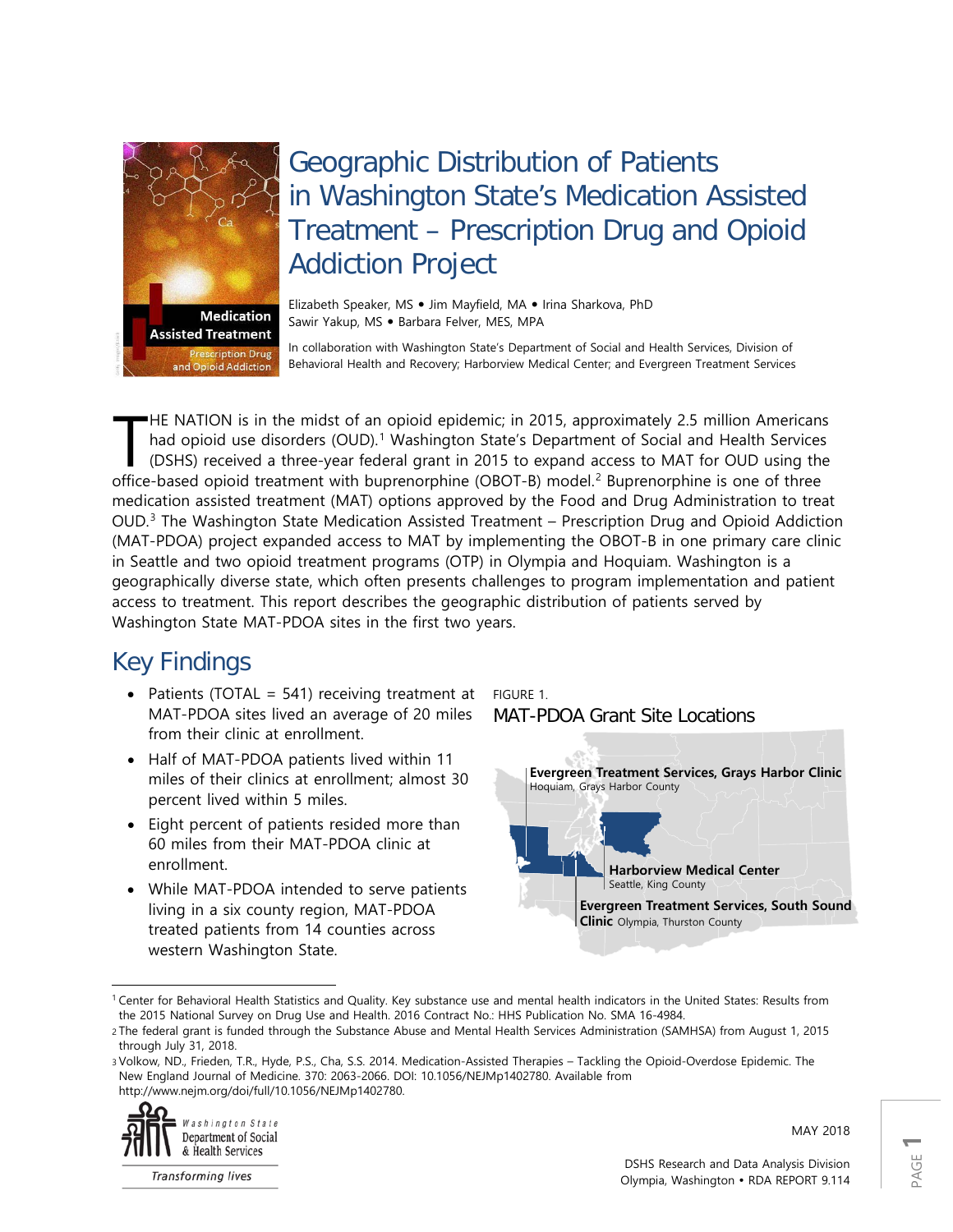## MAT-PDOA Clinic Characteristics

Three sites were selected for the WA MAT-PDOA project based on county-level opioid treatment admission rates, opioid death rates, and crime lab cases related to opioids.<sup>[4](#page-1-0)</sup> The sites were: Harborview Medical Center's Adult Medicine Clinic (HMC) in Seattle, Evergreen Treatment Services' (ETS) South Sound Clinic (SSC) in Olympia, and ETS's Grays Harbor Clinic (GHC) in Hoquiam (Figure 1). Harborview Medical Center is part of the University of Washington and is a county-owned, public safety-net hospital and regional medical center. The HMC Adult Medicine Clinic is located near downtown Seattle in a densely populated urban area and is HMC's largest primary care clinic.

Evergreen Treatment Services is a private, nonprofit organization that has been providing federally accredited OTP services since 1973. The SSC clinic is located in the State's capital, Olympia, serving a mix of urban and rural communities. Grays Harbor Clinic is located in a small town of 8,500 people on the Pacific coast, serving predominately rural communities. The ETS sites required the use of telehealth to mitigate the challenges with recruitment of qualified staff to deliver MAT with buprenorphine in rural areas; prior to the MAT-PDOA grant, ETS sites only offered methadone treatment for opioid use disorder (OUD).

### **In the first two years of the grant, the treatment sites performed 573 inductions onto buprenorphine for 541 patients**

All three sites adopted the Massachusetts OBOT-B model and were able to expand treatment services by hiring a nurse care manager, a program manager, and a medical assistant to support physicians with screening patients for OUD, starting them on buprenorphine (induction) and managing ongoing care for patients receiving MAT. In the first two years of the grant, the treatment sites performed 573 inductions onto buprenorphine for 541 unique patients. Patient demographics are presented in Table 2 of the appendix.

## Patient Proximity to Treatment Sites at Enrollment

MAT-PDOA clinics routinely collect demographic information on the patients they served at the time of enrollment. Patient residences and MAT-PDOA clinic addresses were used to map locations and to estimate road-travel distances to their clinic.<sup>[5](#page-1-1)</sup> Driving distances were modeled using the shortest path via road network between each patient residence and the clinic where they began MAT. To protect privacy, patient addresses were aggregated to census tract level for display purposes (Figure 4).<sup>[6](#page-1-2)</sup>

MAT-PDOA sites were originally expected to serve patients from six counties: Grays Harbor, King, and Thurston counties where the clinics operate, and three rural counties near the ETS clinics: Lewis, Mason, and Pacific. The majority of patients served (89 percent) resided in these six counties at time of enrollment. However, MAT-PDOA providers enrolled patients from eight additional counties across Washington State: Clallam, Cowlitz, Island, Kitsap, Pierce, Skagit, Snohomish, and Whatcom counties (Figure  $2$ ).<sup>[7](#page-1-3)</sup>

<span id="page-1-3"></span><span id="page-1-2"></span>PAGE **2**

<span id="page-1-0"></span> $\overline{\phantom{a}}$ <sup>4</sup> Speaker, E., Mayfield, J., Yakup, S., & Felver, B. 2017. Washington State Medication Assisted Treatment – Prescription Drug and Opioid Addiction Project: Year One Performance. Department of Social and Health Services – Research and Data Analysis. Report 4.96. Available at https://www.dshs.wa.gov/sites/default/files/SESA/rda/documents/research-4-96\_0.pdf.

<span id="page-1-1"></span><sup>5</sup> Patient addresses were standardized and geocoded using Centrus software.

<sup>6</sup> Distance modeling was done using the Network Analyst in ArcGIS 10.3.1 (Copyright © 1995-2015 Esri). See Technical Notes for more details on this process.

<sup>&</sup>lt;sup>7</sup> There were two outlier addresses, one listed in Nevada and another listed in Walla Walla County in eastern WA. These were excluded from geographic analyses.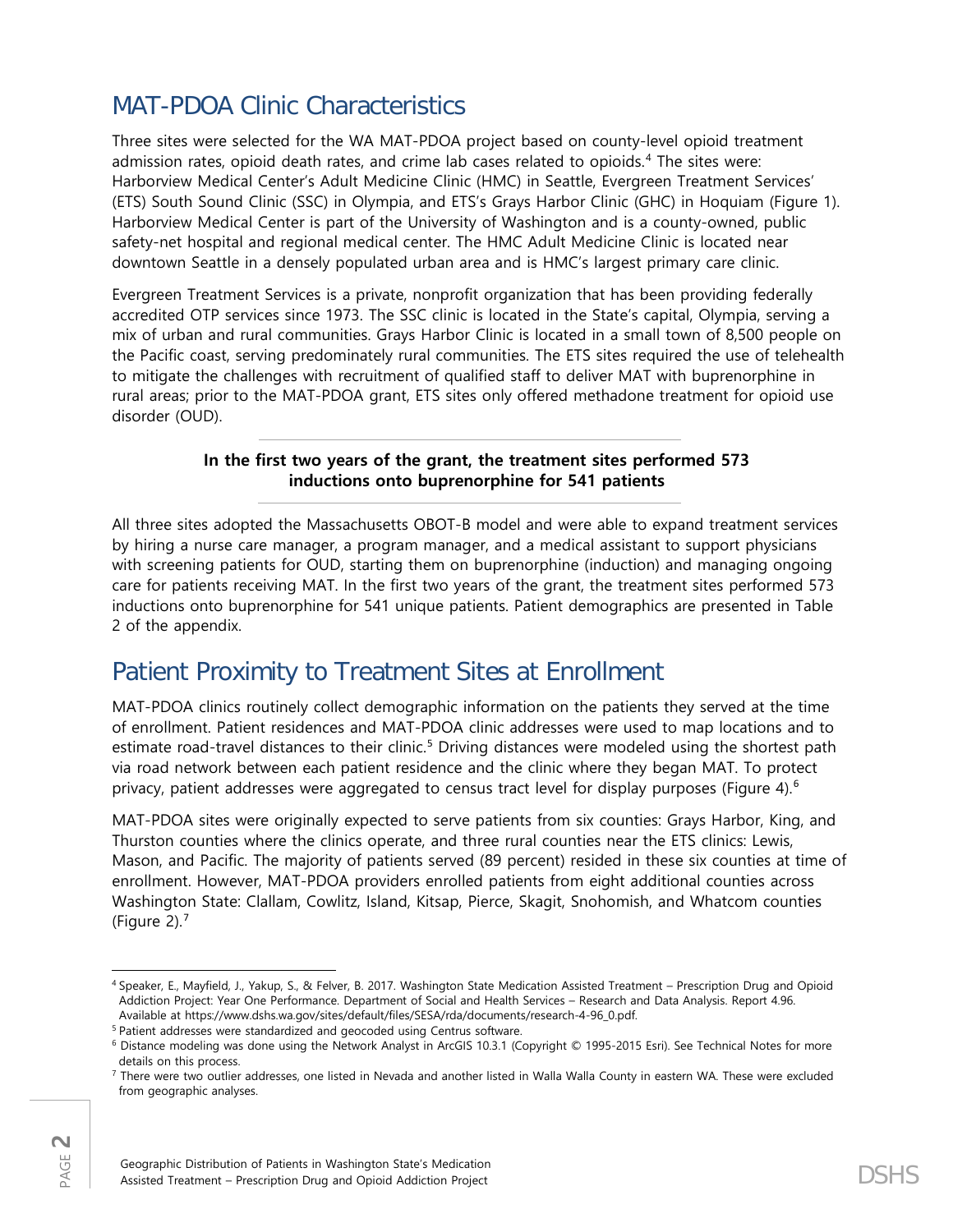### FIGURE 2. Patients Living in Planned Counties of Service TOTAL PARTICIPANTS = 541



While some patients lived as far away as 153 miles one-way at the time of enrollment, the average patient lived 20 miles and half lived within 11 miles of their respective MAT-PDOA clinic (Appendix, Table 1).<sup>[8](#page-2-0)</sup> Nearly one in ten patients lived over 60 miles from their clinic at the time of enrollment; assuming normal driving conditions, this would amount to two or more hours of driving time round trip. Twenty-eight percent lived within five miles of their clinic. SSC patients lived furthest from their MAT-PDOA clinic; half of SSC patients lived almost 18 miles from their clinic compared to 10- and 7 mile median distances for patients at HMC and GHC, respectively (Figure 3).

### FIGURE 3.

### Distances Travelled for MAT with Buprenorphine at Enrollment

TOTAL PARTICIPANTS = 573



Figure 4 illustrates that some patients' initial travel distance may have been reduced if they sought treatment at the MAT-PDOA clinic that was closest to their residence. For 37 patients, the MAT-PDOA clinic where they received treatment was not the closest based on the street/road distance to the clinic. These patients resided in Cowlitz, Kitsap, Mason, Pierce, and Thurston counties.

<span id="page-2-0"></span>l <sup>8</sup> Distances travelled are based on addresses at the time patients sought treatment. If patients subsequently moved, their new travel times are not reflected in this report.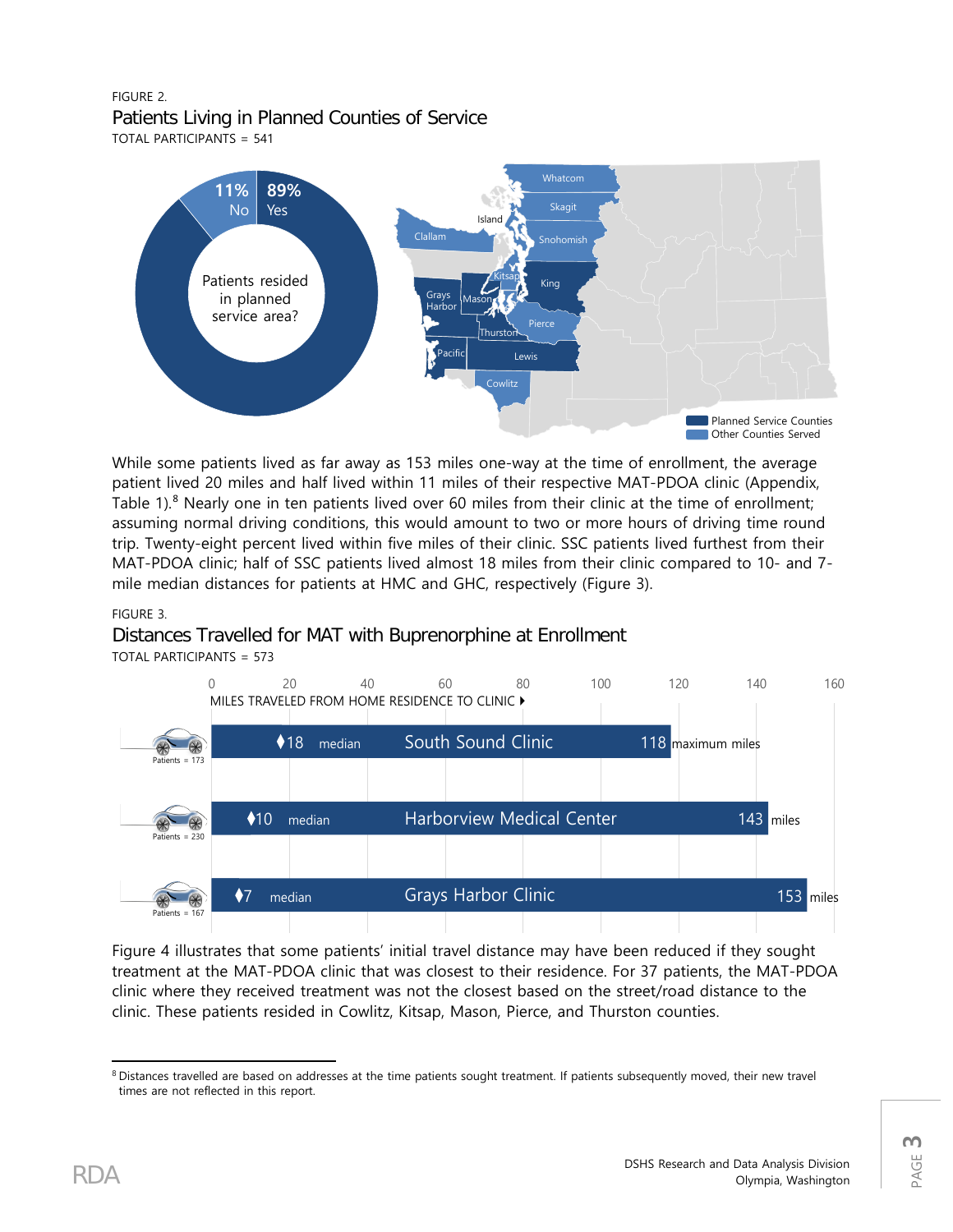## FIGURE 4. MAT-PDOA Patient Residences at Enrollment

TOTAL PARTICIPANTS = 573

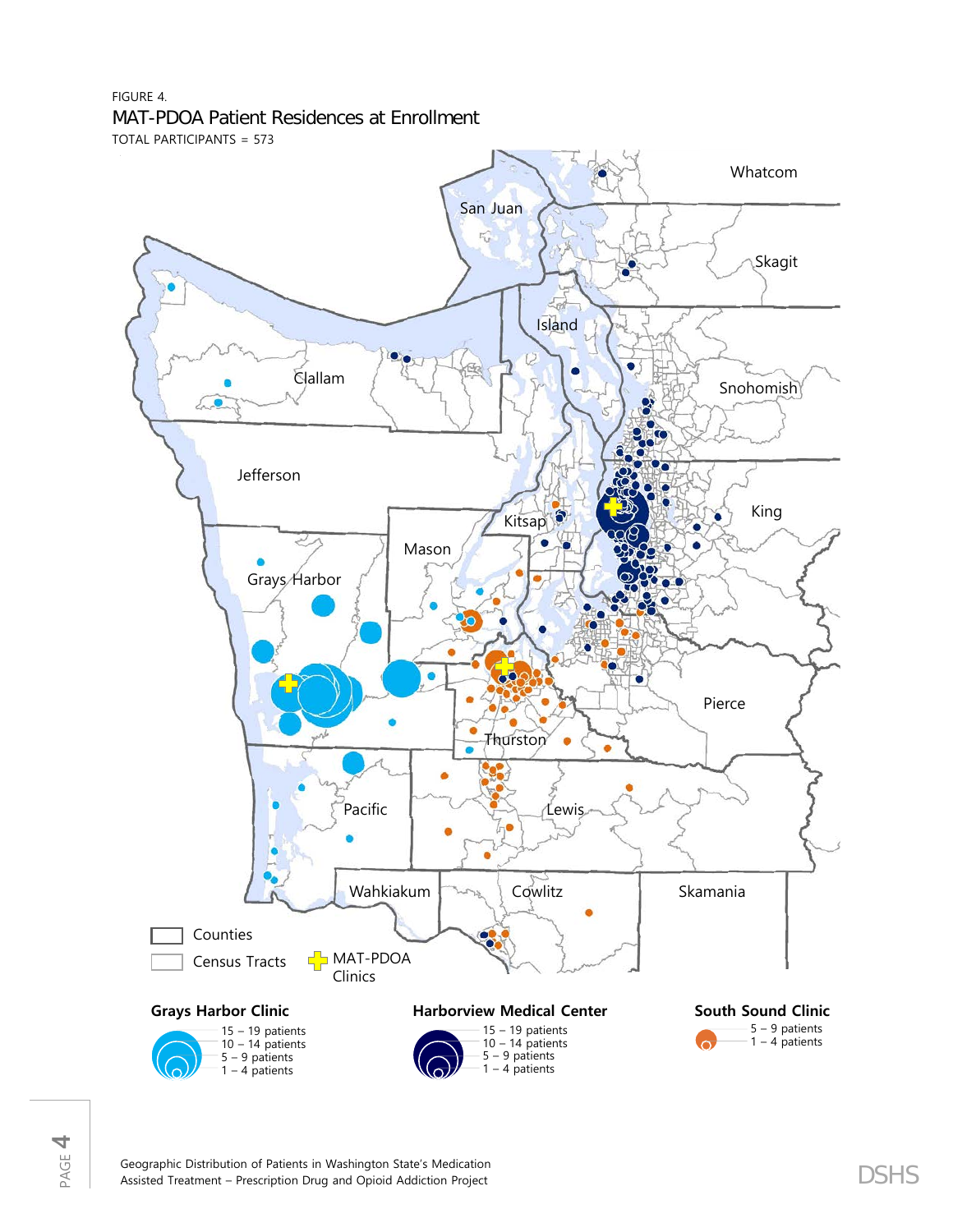## **Discussion**

Almost 90 percent of the patients enrolled in the MAT-PDOA program resided in one of the six counties targeted for the intervention. The remainder originated from eight other Washington State counties. At the time of enrollment, most patients (56 percent) receiving treatment at MAT-PDOA sites lived within 15 miles of their clinic. Roughly 1 in 5 lived 30 or more miles and 1 in 12 lived more than 60 miles from their MAT-PDOA clinic at enrollment. The latter distance is consistent with a national study that found six percent of patients receiving methadone for opioid treatment traveled more than 50 miles one-way.[9](#page-4-0)

Unlike methadone, which can only be dispensed by licensed OTPs, buprenorphine may be prescribed by physicians, physician assistants and nurse practitioners in a variety of healthcare and treatment settings. However, in 2012, only two percent of all US physicians held the waiver necessary to prescribe buprenorphine and served primarily urban settings.[10](#page-4-1) Lack of access to physicians prescribing buprenorphine likely contributes to patients travelling relatively long distances (up to 150 miles) to receive buprenorphine treatment for OUD. For patients without access to a vehicle or those who live in regions with limited or no public transit, even short distances to their clinic could be a significant barrier to treatment. This is compounded when patients are required to return to the clinic for daily medication dispensing or weekly appointments to refill prescriptions. Additional analyses examining the impact of travel distance on retention in MAT would need to account for transportation available to patients in a given setting.

### TECHNICAL NOTES

#### **STUDY POPULATION**

This report focuses on patients who received medication assisted treatment (MAT) with buprenorphine under the WA MAT Prescription Drug and Opioid Addiction (MAT-PDOA) grant. Individuals 18 and older seeking MAT at grant-funded clinics were screened for opioid use disorder between November 2015 and July 2017. Based on the patients' OUD severity and health history, an eligibility determination is made for MAT with buprenorphine. To be included in the study, patients had to be eligible for MAT with buprenorphine and initiate treatment, defined as taking their first dose of buprenorphine (induction).

#### **METHODS**

The addresses of the MAT-PDOA clinics (n=3) and patients (n=573) were standardized and geocoded using Centrus (Copyright © 2014-2016 Pitney Bowes Software Inc.).The Network Analyst in ArcGIS 10.3.1 (Copyright © 1995-2015 Esri) was used to model the shortest path via the street/road network between each patient's place of residence and their assigned MAT clinic; the process estimated travel distance by car for each patient. All geocoded locations of patients were assigned to the nearest street or road based on the straight-line distance; however, 37 patients were located between 100 and 1,000 feet from the nearest road and another 6 patients were located 1,000 feet or more from the nearest road (distance estimates based on such assignments are less precise).

To protect confidentiality, patient locations were aggregated by census tract, and the aggregate counts of patients in treatment were mapped using the proportional symbols method: the size of each circle (its area) is proportionate to the value (number of patients) in the census tract. The location of each circle on the map is the geographic center (centroid) of its census tract, not an actual location of any patient. Patients listed as homeless or missing an address (n=5), but who had a city or ZIP Code, were assigned to a census tract based on the location of the ZIP Code area centroid. The color of the circle on the map (Figure 4) denotes the clinic(s) where patients are enrolled.

### SUPPORTING TABLES

<span id="page-4-0"></span> $\overline{\phantom{a}}$ 9 Rosenblum, A., Cleland, C.M., Fong, C., Kayman, D.J., Tempalski, B., & Parrino, M. 2011. Distance traveled and cross-state commuting to opioid treatment programs in the United States. Journal of Environmental Health. DOI: 10.115/2011/948789. Available at https://www.ncbi.nlm.nih.gov/pmc/articles/PMC3136171/.

<span id="page-4-1"></span><sup>10</sup> Rosenblatt, RA., Holly, C., Andrilla, A., Catlin, M., and Larson, E.H. 2015. Geographic and Specialty Distribution of US Physicians Trained to Treat Opioid Use Disorder Annals of Family Medicine, 13(1): 23–26. DOI: [10.1370/afm.1735.](https://dx.doi.org/10.1370%2Fafm.1735) Available at [https://www.ncbi.nlm.nih.gov/pmc/articles/PMC4291261/.](https://www.ncbi.nlm.nih.gov/pmc/articles/PMC4291261/)